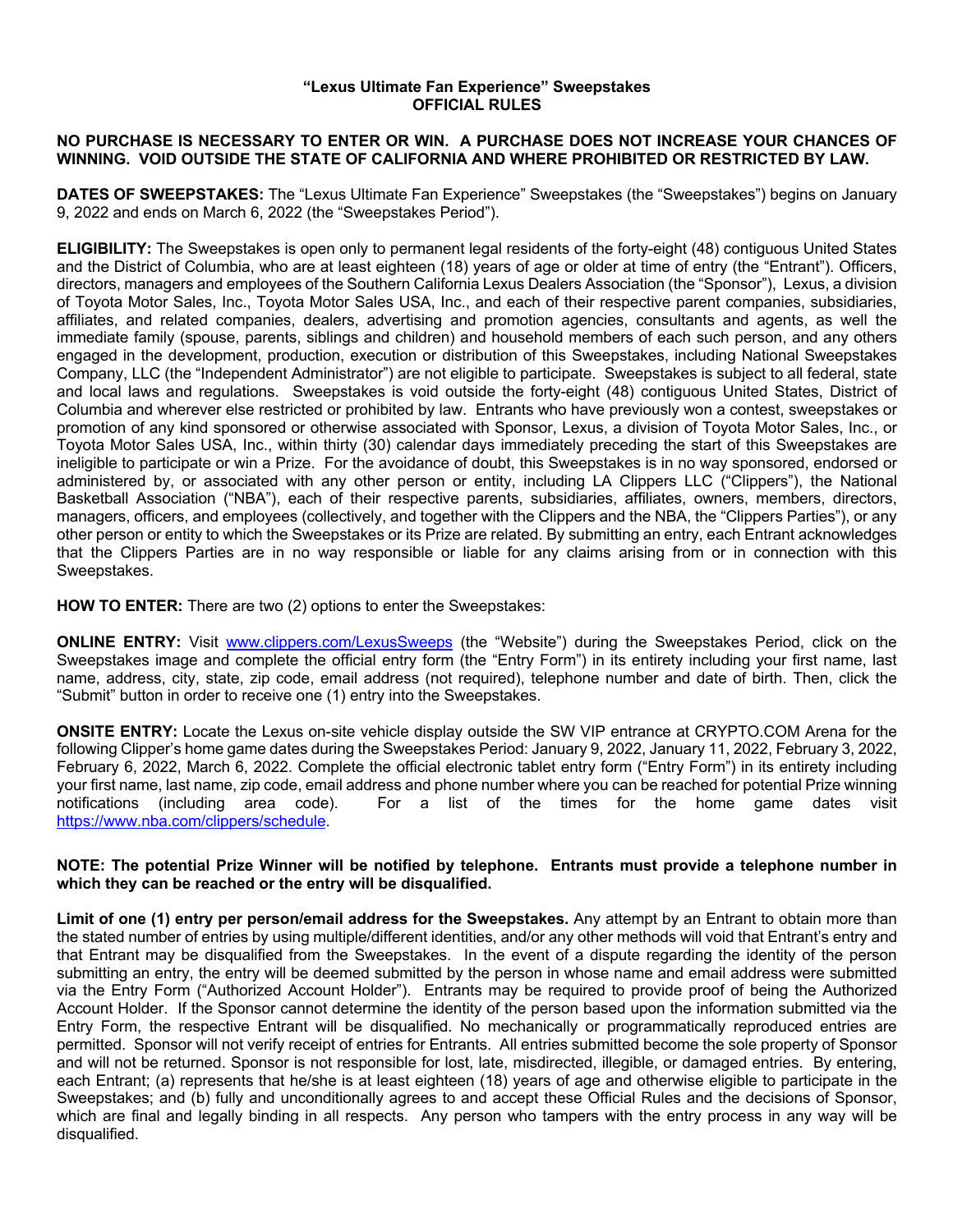**WINNER SELECTION / NOTIFICATION**: There will be one (1) drawing held for the Sweepstakes, on or about March 8, 2022 in which one (1) potential prize winner (the "Potential Prize Winner") will be selected at random from among all eligible entries received during the Sweepstakes Period. Odds of being selected as the Potential Prize Winner is dependent upon the total number of eligible entries received during each Entry Period. The random drawing will be conducted by the Independent Administrator whose decisions are based upon its sole discretion and interpretation of these Official Rules and are final and binding in all respects.

**The potential Prize Winner will be notified by telephone starting on March 9, 2022** ("**Notification").** Sponsor will make one (1) attempt to reach the potential Prize Winner via the Notification. If the potential Prize Winner cannot be reached, or, if he/she is ineligible in accordance with these Official Rules, as determined by the Sponsor/Independent Administrator in their sole discretion, he/she will be disqualified without compensation of any kind, and an alternate will be selected at random from among the remaining non-winning eligible entries received, and notified as outlined above, time permitting. To become the Official Prize Winner, the Potential Prize Winner must comply with these Official Rules and complete and return "Required Documents" as outlined in the "PRIZE CLAIMS" section below. The person accompanying the Official Prize Winner (the "Guest") must comply with these Official Rules and may be asked by Sponsor or Independent Administrator to complete/return a "Travel Companion Waiver" and/or any other documents requested, and if applicable, must do so within the timeframe requested by Sponsor.

**PRIZES:** There will be one (1) Prize awarded to the Official Prize Winner. The Prize consists of; (a) two (2) tickets to the Clippers professional basketball game on March 31, 2022 at the United Center (1901 W Madison St, Chicago, IL 60612), (b) coach class airfare for Official Prize Winner and one (1) guest to/from a major airport nearest the Official Prize Winner's residence and O'Hare International Airport, (c) two (2) nights hotel accommodations from March 30, 2022to April 1, 2022 (one (1) room double occupancy at a hotel to be determined by the Sponsor), and (d) a gift bag. The approximate retail value ("ARV") of the Prize is \$2,000. **Travel expenses other than those outlined above are not included in the Prize. Official Prize Winner is solely responsible for all federal, state and local taxes and all other expenses not specifically mentioned herein, including, but not limited to, any other transportation, accommodations, meals and beverages, incidental expenses and gratuities.** No substitution or cash redemption of Prize is permitted. Prize is not transferable and may not be resold. Sponsor reserves the right to substitute a prize of equal or greater value if Prize becomes unavailable due to reasons beyond the control of the Sponsor.

No more than one (1) Prize will be awarded. Event may be subject to change due to impracticability or unavailability, or for any other reason as determined necessary by Sponsor or its designee, and are subject to any and all applicable health and safety protocols (which may be dictated by provider/location policies and/or state and/or local government requirements – all of which are subject to change at any time, including as the result of the COVID-19 pandemic). Official Prize Winner and guest must adhere to the requirements of the United Center for any vaccinations/testing in order to attend the game. If the Official Prize Winner is unable to attend on the game date listed in the Prize description, the Official Prize Winner forfeits his/her right to the Prize, will no longer be deemed the Official Prize Winner, and another Potential Prize Winner will be selected from among all remaining non-winning eligible entries during the Sweepstakes Period, time permitting, even if the disqualified Official Prize Winner's name may have been publicly announced. ARV is as of date of printing of these Official Rules. The difference in value of the Prize as stated herein and value at time of notification/award, if any, will not be awarded.

**PRIZE CLAIMS:** Except where prohibited, Potential Prize Winner will be required to complete, execute and return an Affidavit of Eligibility, Liability and Publicity Release (the "Release"), Travel Waiver (for guest) and an IRS Form W-9 ("W-9 Form") and any other documents required by Sponsor (collectively, the "Required Documents") within two (2) days or less from receipt of notification from the Independent Administrator by email. If the Potential Prize Winner fails to return the Required Documents within the time period required, or if the email is returned as undeliverable, such Potential Prize Winner forfeits his/her right to the Prize and another Potential Prize Winner will be selected from among all remaining non-winning eligible entries received during the Sweepstakes Period, time permitting, even if the disqualified Potential Prize Winner's name may have been publicly announced. **Potential Prize Winner must report income to the IRS. In the event it is deemed during the verification process that the Potential Prize Winner does not have a unique, personal and valid social security number for Sponsor to report the tax liability associated with acceptance of the Prize, such Potential Prize Winner will be disqualified and another Potential Prize Winner will be selected as outlined above, time permitting. Valid social security numbers will be determined by IRS requirements.** If it is determined by the Independent Administrator, in its sole discretion, that the Potential Prize Winner is not eligible or otherwise not in compliance with these Official Rules, the Potential Prize Winner forfeits his/her right to the Prize and an alternate will be selected as outlined above, time permitting, even if the disqualified Potential Prize Winner's name may have been publicly announced. In the event that the Potential Prize Winner is disqualified for any reason, Sponsor/Independent Administrator shall have no liability or obligation to such individual.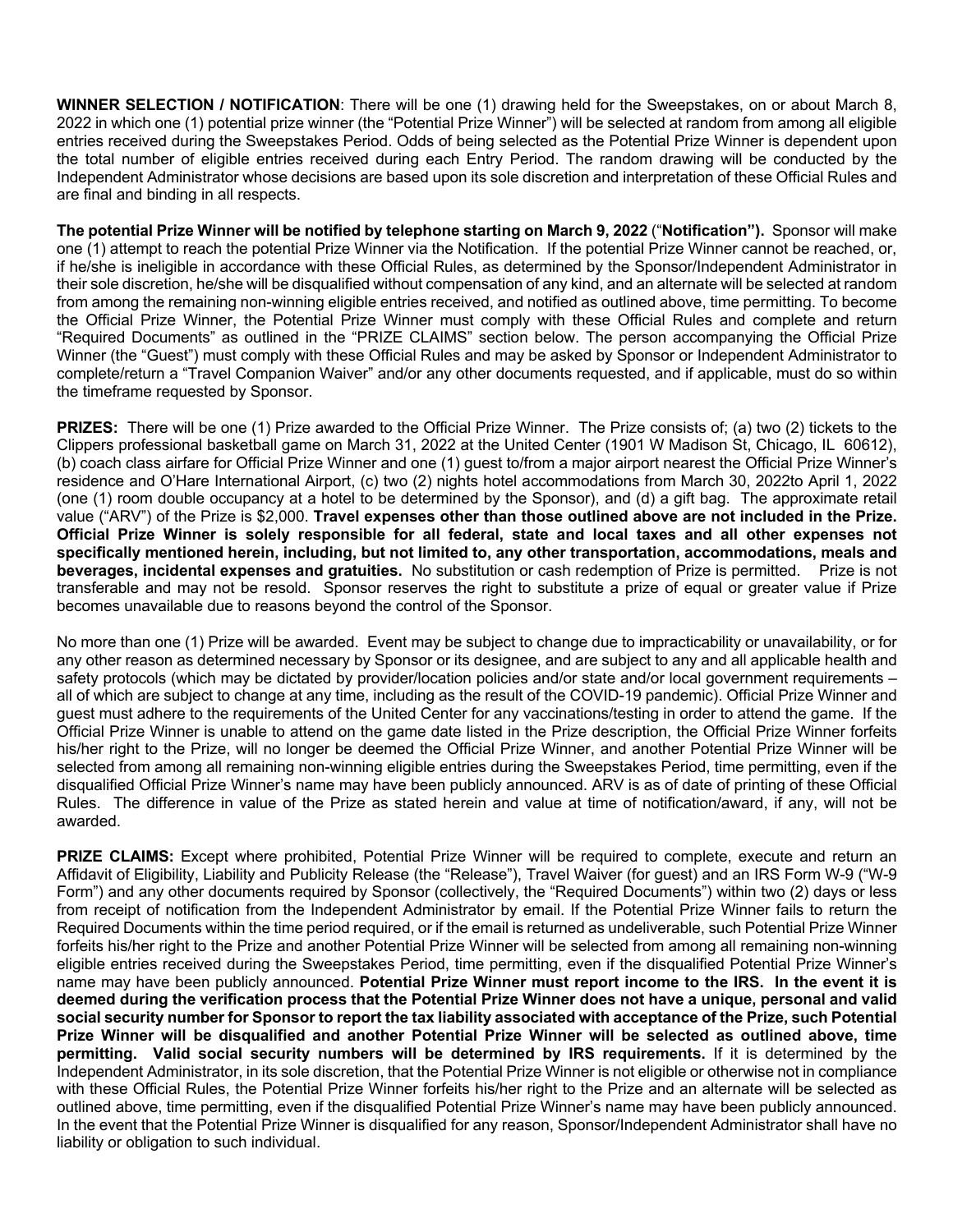Official Prize Winner consents (and agrees to sign any additional documents required by Sponsor, Lexus, a division of Toyota Motor Sales, Inc., or Toyota Motor Sales USA, Inc., to formalize, effect or perfect such consent, except where prohibited by law) for Sponsor, Lexus, a division of Toyota Motor Sales, Inc., or Toyota Motor Sales USA, Inc., and those acting under their authority, to use his/her name, likeness (photograph and/or video), biographical information, and voice in advertising/publicity/trade without territorial or time limitations and without compensation, notice or approval; and, Official Prize Winner disclaims any ownership rights of such advertising/publicity/trade material. Sponsor and Independent Administrator are not responsible for any change of email address, mailing address and/or telephone number of Entrants.

THE SWEEPSTAKES AND ALL PRIZES AND MATERIALS PROVIDED ON OR THROUGH THE SWEEPSTAKES AND THE WEBSITE ARE PROVIDED "AS IS" WITHOUT WARRANTY OF ANY KIND, EITHER EXPRESS OR IMPLIED, INCLUDING, WITHOUT LIMITATION, THE IMPLIED WARRANTIES OF MERCHANTABILITY, FITNESS FOR A PARTICULAR PURPOSE, AND NON-INFRINGEMENT. SOME JURISDICTIONS MAY NOT ALLOW LITIGATIONS OR EXCLUSION OF LIABILITY FOR INCIDENTAL OR CONSEQUENTIAL DAMAGES OR EXCLUSION OF IMPLIED WARRANTIES, SO SOME OF THE ABOVE LIMITATIONS MAY NOT APPLY TO YOU.

**GENERAL CONDITIONS:** Should any portion of the Sweepstakes be, in Sponsor's sole discretion, compromised by virus, worms, bugs, non-authorized human intervention or other causes which, in the sole discretion of the Sponsor, corrupts or impairs the administration, security, fairness or proper play, or submission of entries, Sponsor reserves the right, at its sole discretion, to cancel, terminate, modify or suspend the Sweepstakes and conduct the Sweepstakes in a manner which in its sole discretion is fair, appropriate and consistent with these Official Rules. Notice of such action by Sponsor will be posted at the Lexus display. In such event, Sponsor reserves the right to award the Prize at random from among the eligible, non-suspect entries received up to the time of the impairment. Sponsor reserves the right in their sole discretion to disqualify any individual it finds to be tampering with the entry process or the operation of the Sweepstakes or to be acting in violation of these Official Rules or in an unsportsmanlike or disruptive manner. Sponsor reserves the right to disqualify or reject any incomplete, inaccurate or false entry. **ANY ATTEMPT BY ANY PERSON TO DELIBERATELY UNDERMINE THE LEGITIMATE OPERATION OF THE SWEEPSTAKES IS A VIOLATION OF CRIMINAL AND CIVIL LAW, AND, SHOULD SUCH AN ATTEMPT BE MADE, SPONSORS RESERVE THE RIGHT TO SEEK DAMAGES FROM ANY SUCH PERSON TO THE FULLEST EXTENT PERMITTED BY LAW. SPONSOR'S FAILURE TO ENFORCE ANY TERM OF THESE OFFICIAL RULES SHALL NOT CONSTITUTE A WAIVER OF THESE PROVISIONS.**

**RELEASE**: By participating in this Sweepstakes, Entrants agree to release and hold harmless Sponsor, Lexus, a division of Toyota Motor Sales, Inc., Toyota Motor Sales USA, Inc., Clippers Parties, and each of their respective officers, directors, managers, employees, parents, subsidiaries, affiliates, agents, members, shareholders, insurers, servants, divisions, predecessors, successors, representatives, dealers, distributors, advertising, promotion, and fulfillment agencies, including the Independent Administrator, consultants and legal advisors (collectively, the "Released Parties") from and against any claim or cause of action arising out of participation in the Sweepstakes or receipt, redemption or use of the Prize, including any travel related thereto.

Entrants further understand and agree that all rights under Section 1542 of the Civil Code of California ("Section 1542") and any similar law of any state or territory of the United States that may be applicable with respect to the foregoing release are hereby expressly and forever waived. Entrants acknowledge that Section 1542 provides that: "A GENERAL RELEASE DOES NOT EXTEND TO CLAIMS WHICH THE CREDITOR DOES NOT KNOW OR SUSPECT TO EXIST IN HIS OR HER FAVOR AT THE TIME OF EXECUTING THE RELEASE, WHICH, IF KNOWN BY HIM OR HER MUST HAVE MATERIALLY AFFECTED HIS OR HER SETTLEMENT WITH THE DEBTOR." Entrant acknowledges that the releases herein are intended to apply to all claims not known or suspected to exist with the intent of waiving the effect of laws requiring the intent to release future unknown claims.

**LIMITATIONS OF LIABILITY:** The Released Parties are not responsible for (a); unauthorized human intervention in any part of the entry process or the Sweepstakes; (b) electronic or human error which may occur in the administration of the Sweepstakes or the processing of entries; (c) any injury or damage to persons or property, which may be caused, directly or indirectly, in whole or in part, from Entrant's participation in the Sweepstakes, including but not limited to attendance at any Prize-related event, if applicable; (d) any printing or typographical errors or other incorrect or inaccurate entry information in any Sweepstakes-related materials; (e) stolen, lost, late, misdirected, corrupted, incomplete, or indecipherable entries; or (f) technical failures of any kind, including but not limited to the malfunctioning of any computer, mobile device, cable, network, hardware or software.

**DISPUTES**: Entrant agrees that; (a) any and all disputes, claims, and causes of action arising out of, or connected with, this Sweepstakes (including without limitation, any alleged violation of these Official Rules, any controversy relating to the